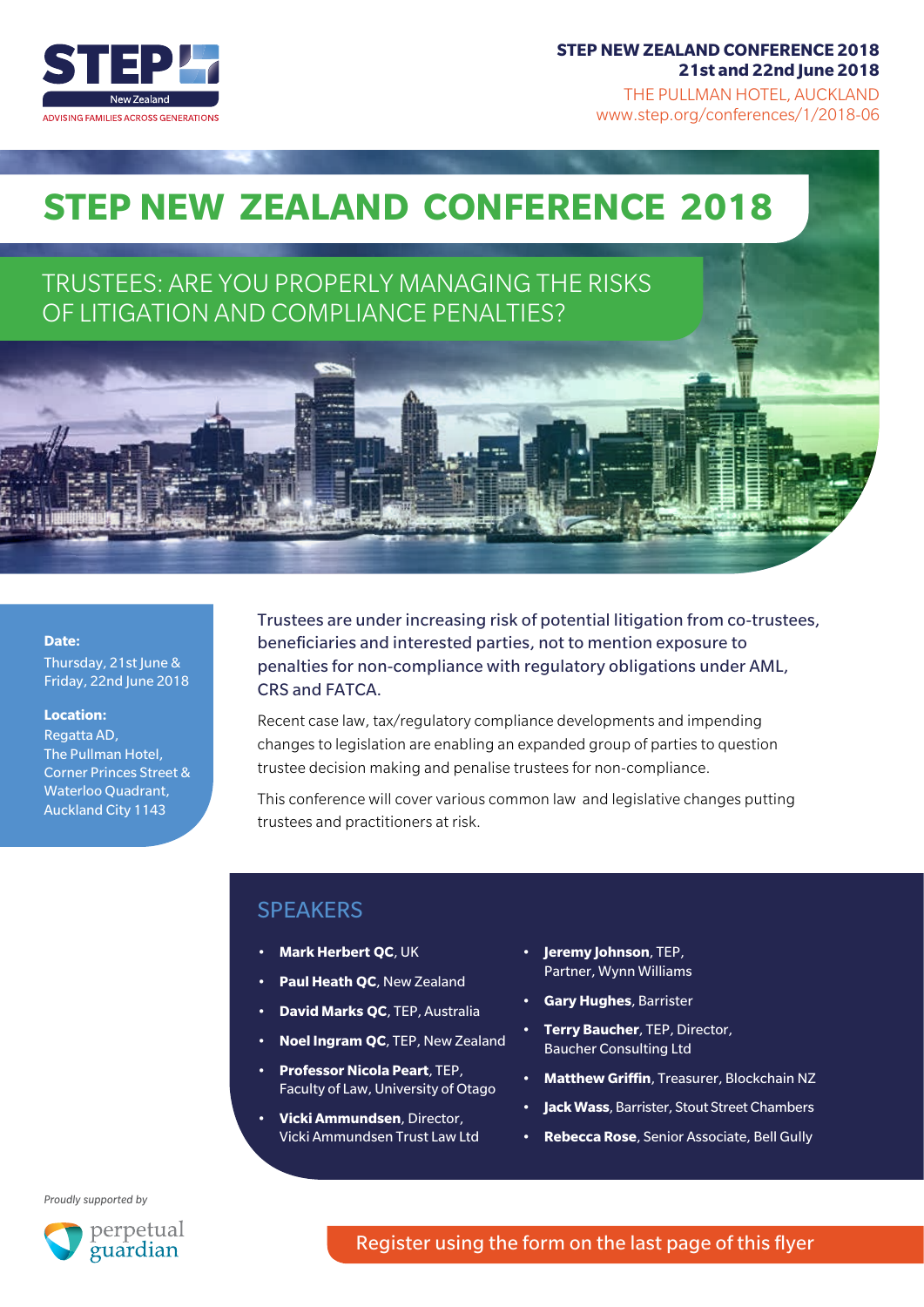### TRUSTEES: ARE YOU PROPERLY MANAGING THE RISKS OF LITIGATION AND COMPLIANCE PENALTIES?

# Program Timetable

#### **DAY ONE: 21 June 2018**

| $8.00 - 9.00$ am   | <b>Registration opens</b>                                                     |
|--------------------|-------------------------------------------------------------------------------|
| $9.00 - 9.05$ am   | <b>Introduction</b>                                                           |
|                    | Alison Gilbert, TEP, STEP Chairperson                                         |
| $9.05 - 10.00am$   | Keynote address: A fond farewell to Rolls-Royce trust litigation?             |
|                    | Mark Herbert QC, Pump Court Tax Chambers, UK                                  |
| $10.00 - 10.55$ am | Beddoes applications in trustee/beneficiary disputes – process and principles |
|                    | Jeremy Johnson, Partner, Wynn Williams                                        |
| $10.55 - 11.25$ am | <b>NETWORKING &amp; REFRESHMENTS</b>                                          |
| $11.25 - 12.25$ pm | Seeking the Court's Blessing in New Zealand: In re PV Trust Services Limited  |
|                    | Noel Ingram QC, TEP                                                           |
| $12.25 - 1.25$ pm  | <b>LUNCH</b>                                                                  |
| $1.25 - 2.20$ pm   | Blockchain - what is it? And why would you want to own it?                    |
|                    | Matthew Griffin, Treasurer, Blockchain NZ                                     |
| $2.20 - 3.15$ pm   | Accounting issues for cyber-currency                                          |
|                    | Terry Baucher, TEP, Director, Baucher Consulting Ltd                          |
| $3.15 - 3.35$ pm   | <b>NETWORKING &amp; REFRESHMENTS</b>                                          |
| $3.45 - 4.40$ pm   | <b>Update on AML</b>                                                          |
|                    | Gary Hughes, Barrister                                                        |
| $4.40 - 5.00$ pm   | <b>Perpetual Guardian Presentation</b>                                        |
|                    | Richard Broad, TEP, Solicitor, Perpetual Guardian                             |
|                    |                                                                               |
| $5.00 - 6.00$ pm   | Pre-Dinner Drinks, The Northern Club                                          |

#### **DAY TWO: 22 June 2018**

| $8.30 - 9.00am$    | <b>Registration opens</b>                                                                                                                          |
|--------------------|----------------------------------------------------------------------------------------------------------------------------------------------------|
| $9.00 - 9.55$ am   | <b>Trusts and Dispute Resolution</b>                                                                                                               |
|                    | Paul Heath QC                                                                                                                                      |
| $9.55 - 10.50$ am  | Liquidators of Corporate Trustees - Australian Themes                                                                                              |
|                    | David Marks OC, TEP                                                                                                                                |
| $10.50 - 11.20$ am | <b>NETWORKING &amp; REFRESHMENTS</b>                                                                                                               |
| $11.20 - 12.15$ pm | When is a trust a trust? The validity of trusts and their interface with relationship<br>property law                                              |
|                    | Prof. Nicola Peart, TEP, Faculty of Law, University of Otago                                                                                       |
| $12.15 - 1.10$ pm  | The multi-jurisdictional trap: drafting wills and trust documents to manage<br>cross-border issues                                                 |
|                    | Jack Wass, Barrister, Stout Street Chambers                                                                                                        |
| $1.10 - 2.10$ pm   | <b>LUNCH</b>                                                                                                                                       |
| $2.10 - 3.05$ pm   | How to decide - A critical assessment of the exercise of trustee discretion and<br>matters for trustees to take into account when making decisions |
|                    | Vicki Ammundsen, Director, Vicki Ammundsen Trust Law Ltd                                                                                           |
| $3.05 - 4.00$ pm   | Trustees and dissatisfaction - what lessons can be learned from recent cases?                                                                      |
|                    | Rebecca Rose, Senior Associate, Bell Gully                                                                                                         |
| 4.00pm             | Keynote closing address                                                                                                                            |
|                    | Mark Herbert OC                                                                                                                                    |

*Proudly supported by*